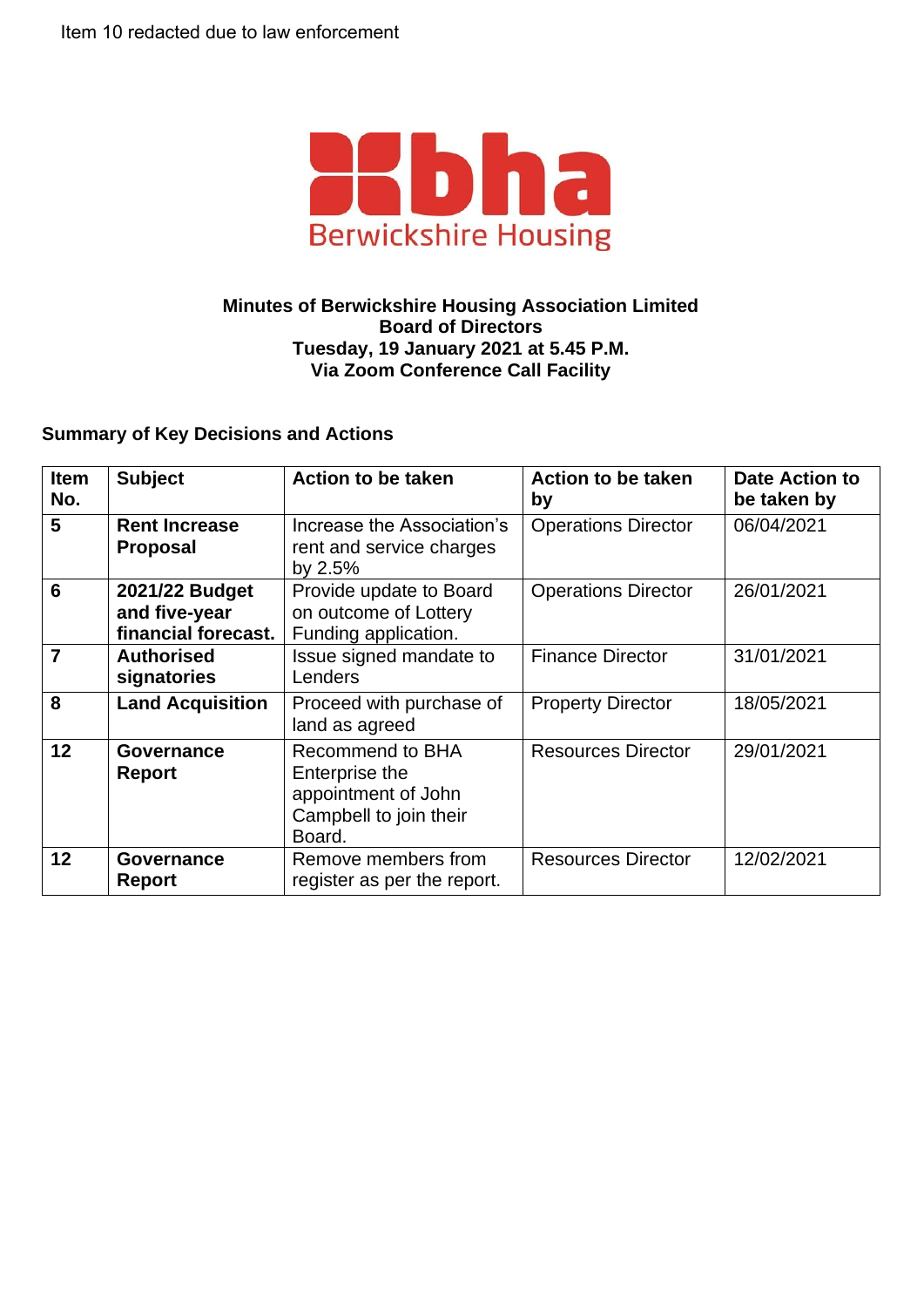| <b>Berwickshire Housing</b><br><b>Present:</b><br>Jim McDevitt - Chair<br>Viv Cockburn - Vice Chair<br>Graeme MacLeod - Vice Chair<br>Norrie MacPhail<br><b>Paul Matthews</b><br><b>Scott Holmes</b><br>Anne Rutherford<br><b>Stephen Scott</b><br>Hugh Carr<br>John Campbell |                                                |                                                                                                                                                                                                         | <b>Minutes of Berwickshire Housing Association Limited</b><br><b>Board of Directors</b><br>Tuesday, 19 January 2021, at 5.45 P.M.<br><b>Via Zoom Conference Call Facility</b><br>In Attendance:<br>Michelle Meldrum, Chief Executive<br>John Bain, Resources Director<br>Dan Blake, Operations Director<br>Angela Taylor, Property Director<br>Eleanor Rooke, Finance Director<br>Colin Turner, Minute Taker |                                    |                               |                                        |
|-------------------------------------------------------------------------------------------------------------------------------------------------------------------------------------------------------------------------------------------------------------------------------|------------------------------------------------|---------------------------------------------------------------------------------------------------------------------------------------------------------------------------------------------------------|--------------------------------------------------------------------------------------------------------------------------------------------------------------------------------------------------------------------------------------------------------------------------------------------------------------------------------------------------------------------------------------------------------------|------------------------------------|-------------------------------|----------------------------------------|
| Item<br>No.                                                                                                                                                                                                                                                                   | <b>Agenda Item</b>                             | <b>Minute</b>                                                                                                                                                                                           |                                                                                                                                                                                                                                                                                                                                                                                                              | <b>Action</b>                      | <b>Action By</b>              | <b>Action to be</b><br>completed<br>by |
| $\overline{2}$                                                                                                                                                                                                                                                                | <b>Apologies</b>                               | Apologies were received from Sam Hart.                                                                                                                                                                  |                                                                                                                                                                                                                                                                                                                                                                                                              |                                    |                               |                                        |
| $\mathbf{3}$                                                                                                                                                                                                                                                                  | <b>Declarations of</b><br><b>Interest</b>      |                                                                                                                                                                                                         | Norrie MacPhail declared his interest in BHA Enterprise.                                                                                                                                                                                                                                                                                                                                                     |                                    |                               |                                        |
| $\overline{\mathbf{4}}$                                                                                                                                                                                                                                                       | <b>Minutes from</b><br><b>Previous Meeting</b> | The Minutes of the meeting of 17 <sup>th</sup> November 2020 were<br>approved as a true record of the meeting. The Board<br>unanimously approved the minutes of the meeting.<br><b>Matters Arising:</b> |                                                                                                                                                                                                                                                                                                                                                                                                              |                                    |                               |                                        |
|                                                                                                                                                                                                                                                                               |                                                | dealt with at this meeting.                                                                                                                                                                             | It was reported that all actions from the previous meeting<br>had either been completed, were on track or would be                                                                                                                                                                                                                                                                                           |                                    |                               |                                        |
| 5                                                                                                                                                                                                                                                                             | <b>Rent Increase</b><br><b>Proposal</b>        |                                                                                                                                                                                                         | The Operations Director reported that the proposal had<br>been to the Audit and Finance Committee and was being                                                                                                                                                                                                                                                                                              | Increase the<br>Association's rent | Operations<br><b>Director</b> | 06/04/2021                             |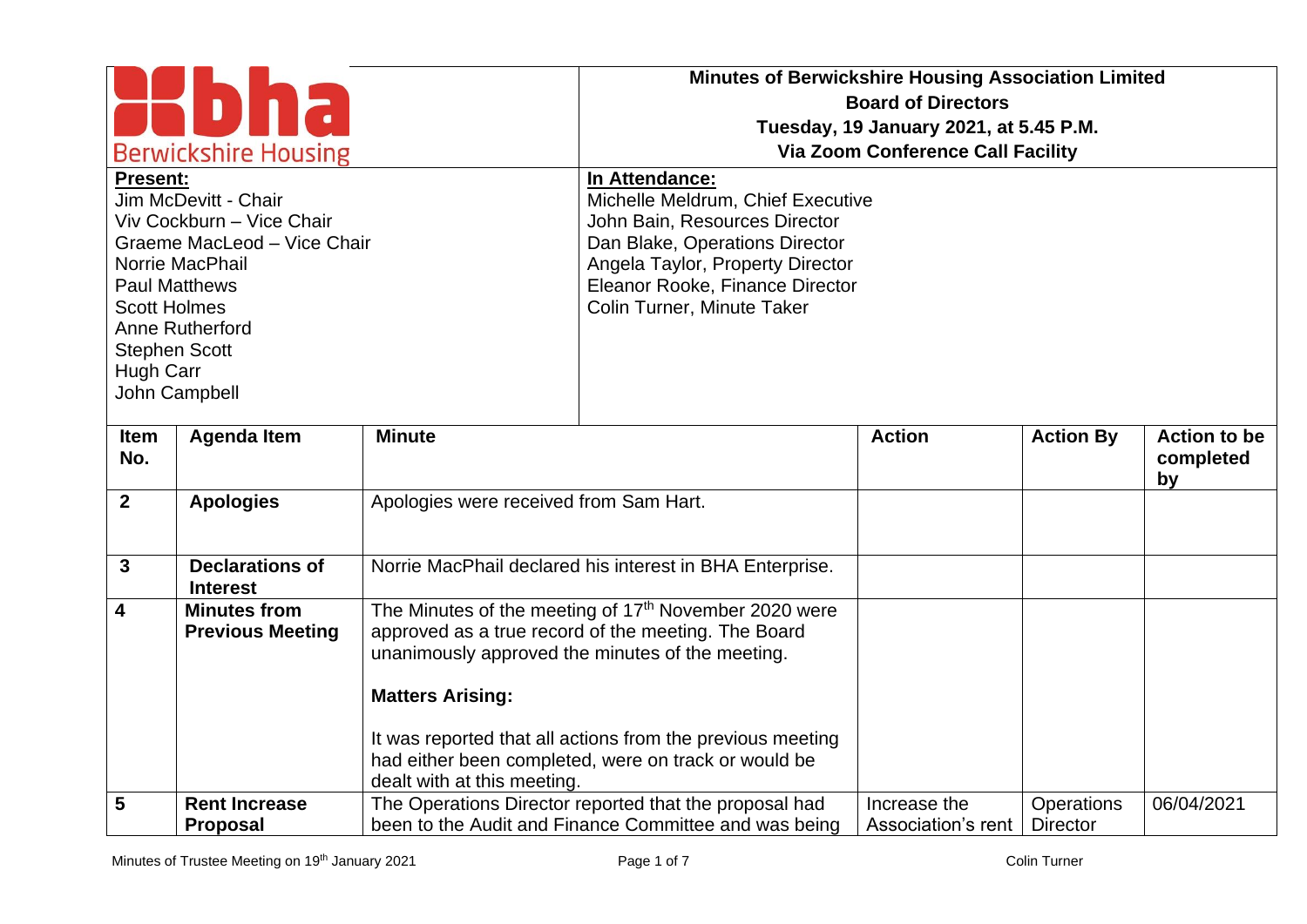|                 |                                 | presented to the Board with the Audit and Finance<br>Committee's recommendation to approve it. It had been<br>considered in line with the budget being presented in the<br>next agenda item. After summarising their report, the<br>Operations Director invited questions from the Board.<br>Following questions, the Operations Director clarified the<br>following points:<br>1. The comparison tables were presented for<br>information only to provide a sense of what the<br>sectors position is on proposed increases from<br>other RSLs, it was made clear that these were not<br>yet approved by the RSL Boards.<br>2. In order to achieve a fuller picture of any trends in<br>rent increases, a comparison of the past ten years<br>data would be more insightful, but difficult to<br>obtain.<br>3. Any below inflation increase would have a negative<br>impact on the Association's financial forecasts in<br>the future and rent increases must be considered<br>as more than "just for this year".<br>The Board chose to make its final decision on the<br>proposed rent increase after Item 6 - 2021/22 Budget | and service<br>charges by 2.5%  |                               |            |
|-----------------|---------------------------------|--------------------------------------------------------------------------------------------------------------------------------------------------------------------------------------------------------------------------------------------------------------------------------------------------------------------------------------------------------------------------------------------------------------------------------------------------------------------------------------------------------------------------------------------------------------------------------------------------------------------------------------------------------------------------------------------------------------------------------------------------------------------------------------------------------------------------------------------------------------------------------------------------------------------------------------------------------------------------------------------------------------------------------------------------------------------------------------------------------------------------------|---------------------------------|-------------------------------|------------|
|                 |                                 | and five-year financial forecast. This was approved<br>following the presentation of the budgetary report at<br>2.5% from $5^{th}$ April 2021.                                                                                                                                                                                                                                                                                                                                                                                                                                                                                                                                                                                                                                                                                                                                                                                                                                                                                                                                                                                 |                                 |                               |            |
| $6\phantom{1}6$ | 2021/22 Budget<br>and five-year | The Finance Director reported that the proposal had been<br>scrutinised by the Audit and Finance Committee in                                                                                                                                                                                                                                                                                                                                                                                                                                                                                                                                                                                                                                                                                                                                                                                                                                                                                                                                                                                                                  | Provide update to<br>Board on   | Operations<br><b>Director</b> | 26/01/2021 |
|                 | financial forecast.             | October 2020 and very little had been changed since then                                                                                                                                                                                                                                                                                                                                                                                                                                                                                                                                                                                                                                                                                                                                                                                                                                                                                                                                                                                                                                                                       | outcome of                      |                               |            |
|                 |                                 | with the exception of some minor additions and removal<br>of detail by the Committee. The new lockdown restrictions                                                                                                                                                                                                                                                                                                                                                                                                                                                                                                                                                                                                                                                                                                                                                                                                                                                                                                                                                                                                            | Lottery Funding<br>application. |                               |            |
|                 |                                 | had delayed significantly the planned works scheduled to<br>be complete by the 31 <sup>st</sup> March 2021. The Finance                                                                                                                                                                                                                                                                                                                                                                                                                                                                                                                                                                                                                                                                                                                                                                                                                                                                                                                                                                                                        |                                 |                               |            |
|                 |                                 | Director proposed that an additional report considering                                                                                                                                                                                                                                                                                                                                                                                                                                                                                                                                                                                                                                                                                                                                                                                                                                                                                                                                                                                                                                                                        |                                 |                               |            |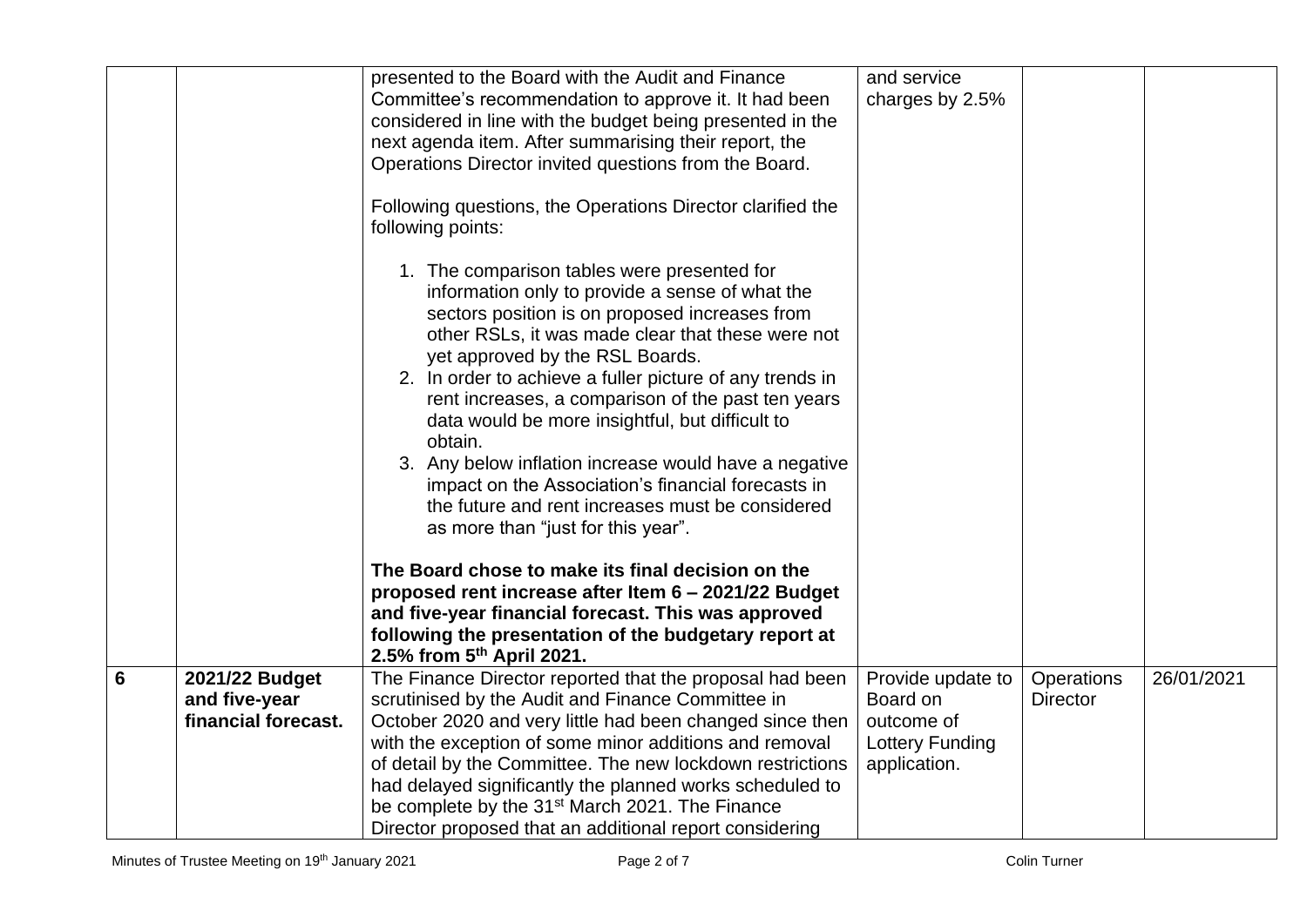| the carry over of the planned maintenance spend, be      |  |
|----------------------------------------------------------|--|
|                                                          |  |
| presented for approval at the Board meeting on 23rd      |  |
| March 2021.                                              |  |
|                                                          |  |
| The Finance Director clarified that:                     |  |
|                                                          |  |
|                                                          |  |
| 1. The longer-term business plan will be updated as      |  |
| information from the stock condition survey begins       |  |
| to come in and the Board and Leadership Team             |  |
| discussions around strategic direction and delivery      |  |
| model are agreed. It was anticipated that a more         |  |
| robust and realistic model would be available from       |  |
|                                                          |  |
| 2022/23 onwards. The long-term debt strategy             |  |
| would be determined as part of this process.             |  |
|                                                          |  |
| 2. The budget includes an assumption of receipt of       |  |
| funding for a three-year extension of the Befriend       |  |
| project but the outcome of this would not be known       |  |
| until the week commencing 25 <sup>th</sup> January 2021. |  |
|                                                          |  |
|                                                          |  |
| 3. RBS was being supportive during the pandemic          |  |
| and understood the effect this is having on              |  |
| covenants. The relationship with RBS remained            |  |
| good and there was no immediate concerns of              |  |
| penalties being levied for any breach of covenants.      |  |
|                                                          |  |
|                                                          |  |
| The Board agreed that the proposed staff pay increase of |  |
| 0.5% was reasonable. Without any definitive benchmarks   |  |
| in the sector, it was noted that RSL members of          |  |
| Employers in Voluntary Housing ("EVH") were proposing    |  |
| a salary increase of between 1 and 1.5%.                 |  |
|                                                          |  |
| The Befriend Options appraisal paper had been to Audit   |  |
|                                                          |  |
| and Finance Committee prior to the Board meeting in      |  |
| November. At this meeting discussion had taken place     |  |
| around all options, with a favouring towards seeking     |  |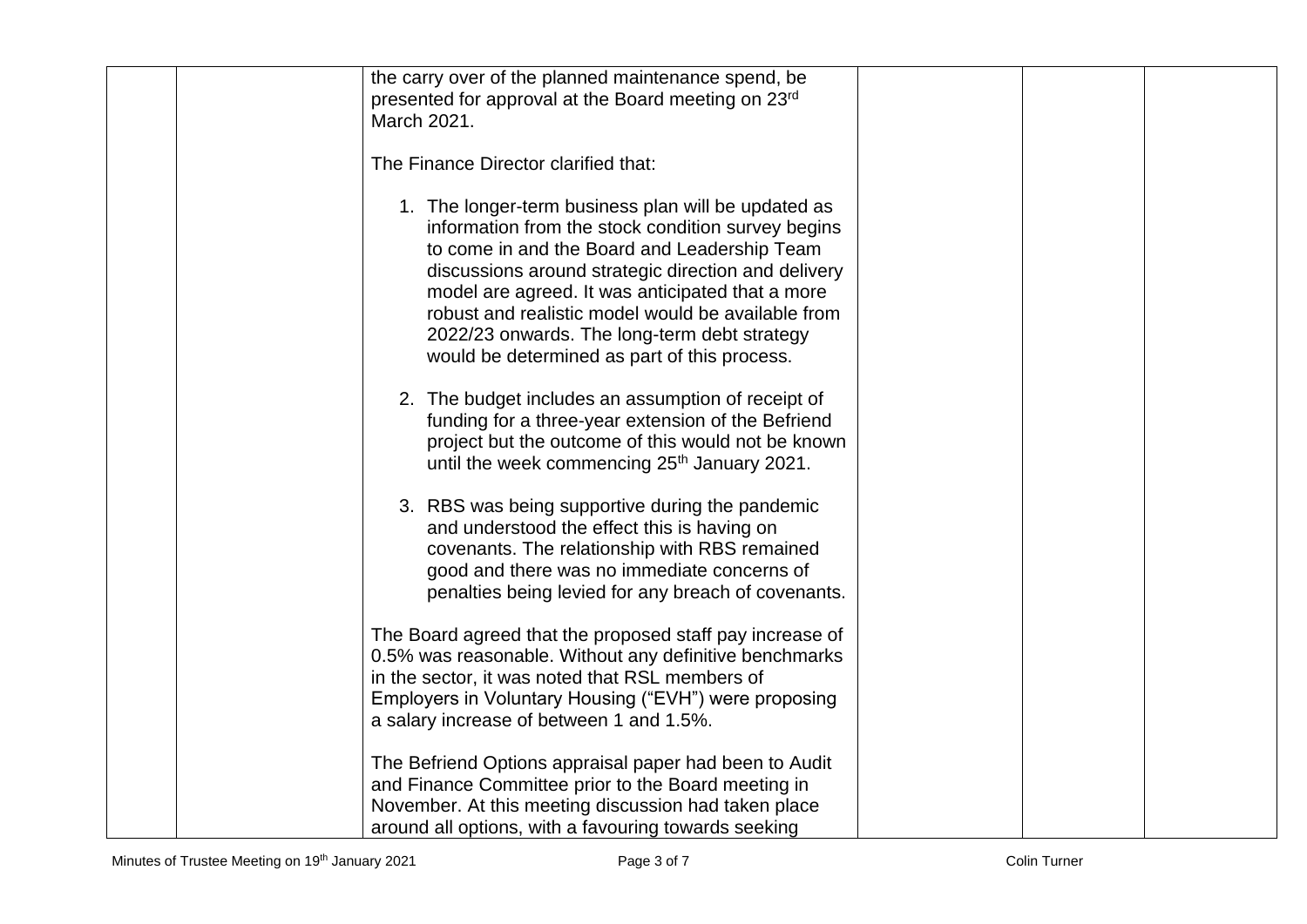|                |                                  | continued grant aid and support via Lottery Funding<br>(Option 2). The Audit and Finance Committee had<br>discussed the option to utilise Seton Care legacy funding,<br>should the Lottery bid be unsuccessful, to extend the<br>project beyond May 2021 for a further year to carry out a<br>review of alternative sustainability of the project through<br>partnership working approaches. An update will be<br>provided to the Board within the February CEO update, |                                               |                             |            |
|----------------|----------------------------------|-------------------------------------------------------------------------------------------------------------------------------------------------------------------------------------------------------------------------------------------------------------------------------------------------------------------------------------------------------------------------------------------------------------------------------------------------------------------------|-----------------------------------------------|-----------------------------|------------|
|                |                                  | following the Lottery Funding application decision. Option<br>2 was approved at Board.                                                                                                                                                                                                                                                                                                                                                                                  |                                               |                             |            |
|                |                                  | The Board resolved that:                                                                                                                                                                                                                                                                                                                                                                                                                                                |                                               |                             |            |
|                |                                  | 1. The budget as presented for 2021/22 was<br>approved and noted that a further report<br>detailing the plans and impact of carrying<br>forward planned maintenance spend would be<br>presented at its meeting in March 2021.                                                                                                                                                                                                                                           |                                               |                             |            |
|                |                                  | 2. That the association's rents are increased by<br>2.5% from April 2021.                                                                                                                                                                                                                                                                                                                                                                                               |                                               |                             |            |
|                |                                  | 3. The Board approved the recommendation to<br>include budgetary provision within the<br><b>Business plan for Option 2 (subject to Lottery</b><br>Funding Grant being awarded) of the Befriend<br><b>Options Appraisal paper.</b>                                                                                                                                                                                                                                       |                                               |                             |            |
| $\overline{7}$ | <b>Authorised</b><br>signatories | The Board approved the mandated officers of both<br>RBS and Nationwide facilities and delegated authority<br>to the Chair to sign the mandates.                                                                                                                                                                                                                                                                                                                         | Issue signed<br>mandate to<br>Lenders         | Finance<br><b>Director</b>  | 31/01/2021 |
| 8              | <b>Land Acquisition</b>          | Satisfied that the demand for more homes supported<br>the proposal, the Board approved the acquisition of<br>the Springfield Phase 3 site in Duns subject to<br>negotiations with the vendor and receipt of housing<br>association grant ("HAG") from the Scottish<br>Government.                                                                                                                                                                                       | Proceed with<br>purchase of land<br>as agreed | Property<br><b>Director</b> | 18/05/2021 |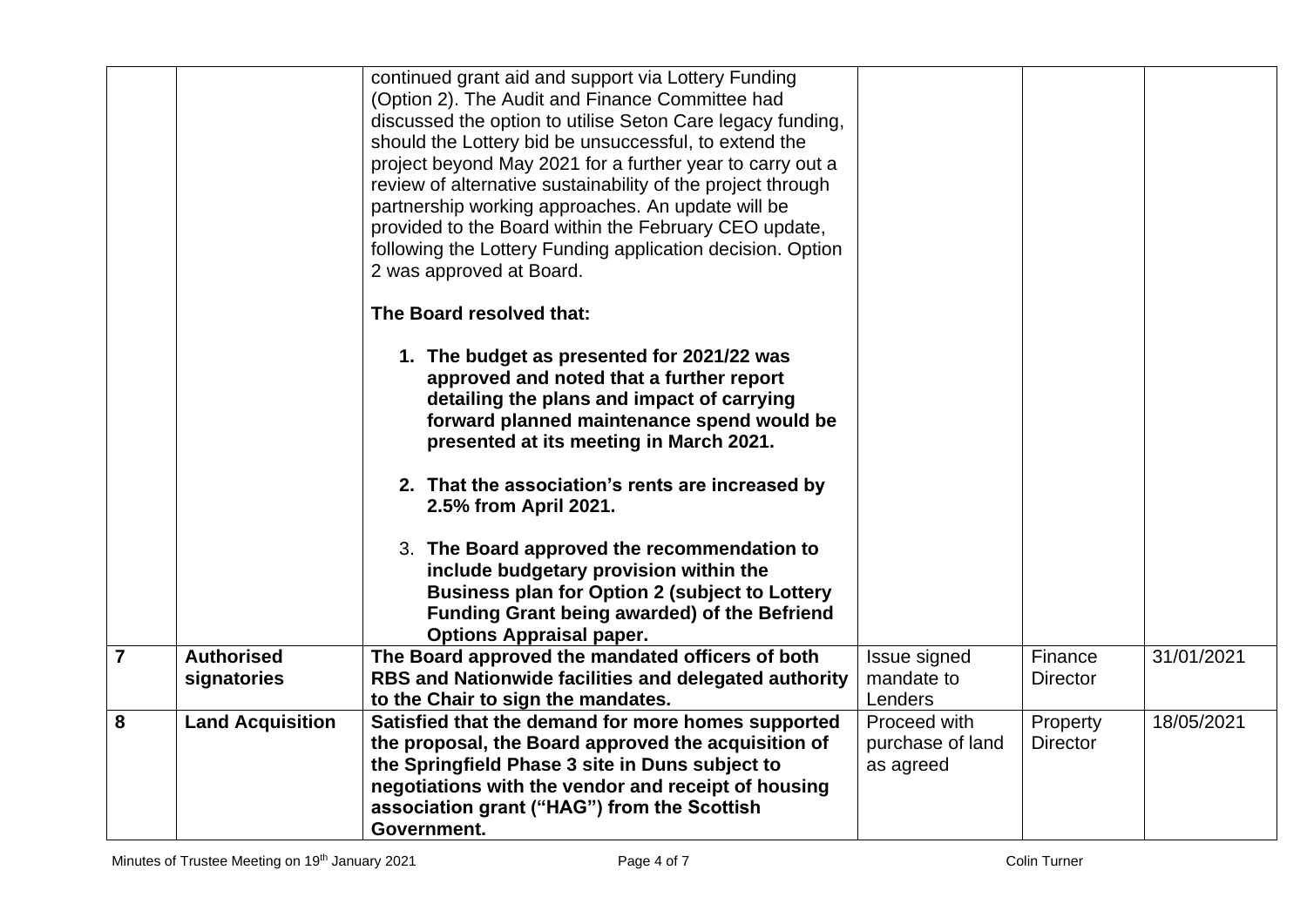| 9  | <b>Garage Site</b><br><b>Disposal Update</b> | The Board noted the update on disposal of garage<br>sites.                                                                                                                                                                                                                                                                                                                                                            |                                                                                                                   |                                                         |                          |
|----|----------------------------------------------|-----------------------------------------------------------------------------------------------------------------------------------------------------------------------------------------------------------------------------------------------------------------------------------------------------------------------------------------------------------------------------------------------------------------------|-------------------------------------------------------------------------------------------------------------------|---------------------------------------------------------|--------------------------|
| 10 |                                              |                                                                                                                                                                                                                                                                                                                                                                                                                       |                                                                                                                   |                                                         |                          |
| 11 | <b>Chief Executive's</b><br>Report           | The Board received the Chief Executive's and noted<br>in particular:<br>1. The changes in the Domestic Abuse Bill and how<br>they might affect BHA and its tenants.<br>2. Once the procurement process is completed, the<br>survey data analysed and high-level costs<br>produced we will use data and financial projections<br>to inform our property investment needs and the<br>future longer-term financial plan. |                                                                                                                   |                                                         |                          |
| 12 | <b>Governance</b><br><b>Report</b>           | The Resources Director introduced their report and<br>invited questions.<br>1. The Board approved the nomination of John<br>Campbell to join the BHA Enterprise Board.<br>2. The Board approved the schedule of meetings<br>for the coming year.                                                                                                                                                                      | Recommend to<br><b>BHA Enterprise</b><br>the appointment<br>of John Campbell<br>to join their<br>Board.<br>Remove | <b>Resources</b><br><b>Director</b><br><b>Resources</b> | 29/01/2021<br>12/02/2021 |
| 13 | <b>BHA Committee</b><br><b>Minutes</b>       | 3. The Board approved the membership report.<br>The Board homologated the decisions made by the<br>Operations Committee on 24th November 2020.                                                                                                                                                                                                                                                                        | members from<br>register as per<br>the report.                                                                    | <b>Director</b>                                         |                          |
|    |                                              |                                                                                                                                                                                                                                                                                                                                                                                                                       |                                                                                                                   |                                                         |                          |